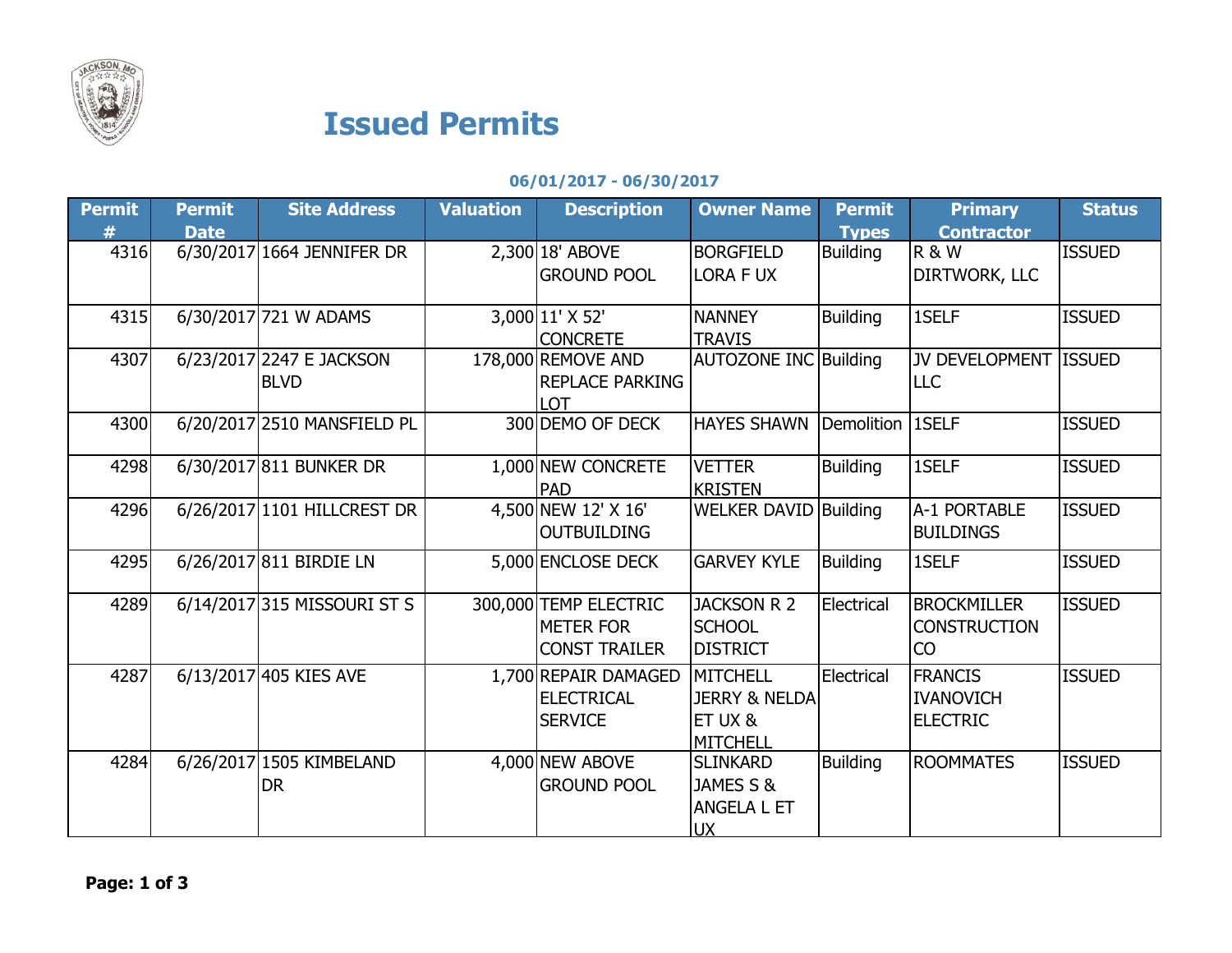| 4283 | 6/13/2017 1352 ORCHARD     | 55,000 PAVING GRAVEL                          | <b>JACKSON R-2</b>                        | <b>Building</b> | PAVING PROS LLC ISSUED              |               |
|------|----------------------------|-----------------------------------------------|-------------------------------------------|-----------------|-------------------------------------|---------------|
|      | <b>DRIVE</b>               | LOT                                           |                                           |                 |                                     |               |
| 4282 | 6/13/2017 318 FLORENCE ST  | 5,000 OUTBUILDING                             | <b>SEABAUGH</b><br><b>CHARLES M &amp;</b> | <b>Building</b> | 1SELF                               | <b>ISSUED</b> |
|      |                            |                                               | <b>ANDREA J</b>                           |                 |                                     |               |
| 4279 | 6/9/2017 2310 JACKSON BLVD | 0 GRADING FOR                                 | <b>ROSS</b>                               | Grading         | MCCLANAHAN CO, ISSUED               |               |
|      |                            | <b>NEW BUILDING</b>                           | <b>FURNITURE</b>                          |                 | THE COLLIN                          |               |
| 4278 | 6/16/2017 1120 PAWNEE AVE  | 14,487 NEW FENCE                              | <b>JONES TERRY</b>                        | <b>Building</b> | <b>BOOTHEEL FENCE ISSUED</b><br>CO  |               |
| 4277 | 6/15/2017 2303 OAK ST      | 216,545 NEW SING FAM<br><b>RES W/ PARTIAL</b> | <b>TANNER MIKE</b><br>& CRISTINA          | <b>Building</b> | <b>LILEY</b><br><b>CONSTRUCTION</b> | <b>ISSUED</b> |
|      |                            | FIN BASEMENT                                  |                                           |                 |                                     |               |
| 4276 | 6/14/2017 1020 ASPEN DR    | 2,400 REMOVE &                                | <b>HARTLE TROY</b>                        | <b>Building</b> | 1SELF                               | <b>ISSUED</b> |
|      |                            | <b>REPLACE FENCE</b>                          | L JR & NANCY J                            |                 |                                     |               |
|      |                            | <b>W/EXTENSION</b>                            | <b>ET UX</b>                              |                 |                                     |               |
| 4273 | 6/7/2017 2310 JACKSON BLVD | 250,000 ADDITION TO                           | <b>ROSS</b>                               | <b>Building</b> | MCCLANAHAN CO, ISSUED               |               |
|      |                            | <b>FURNITURE STORE FURNITURE</b>              |                                           |                 | THE COLLIN                          |               |
| 4272 | 6/13/2017 1528 TANGLEWOOD  | 3,000 OUTBUILDING &                           | <b>MOSS KATIE</b>                         | <b>Building</b> | <b>STRAND</b>                       | <b>ISSUED</b> |
|      |                            | <b>DRIVEWAY</b>                               |                                           |                 | <b>EXCAVATING INC</b>               |               |
| 4264 | 6/5/2017 315 MISSOURI ST   | <b>ADDITION</b><br>300,000 DEMO OF OLD        | <b>JACKSON R 2</b>                        | Demolition      | <b>STEVES HAULING</b>               | <b>ISSUED</b> |
|      |                            | <b>HIGH SCHOOL</b>                            | <b>SCHOOL</b>                             |                 | & EXCAVATING                        |               |
|      |                            |                                               | <b>DISTRICT</b>                           |                 |                                     |               |
| 4262 | 6/16/2017 4909 WEXFORD CT  | 5,800 NEW 6' VINYL                            | <b>MUCKERMAN</b>                          | <b>Building</b> | <b>WAYNE FENCING</b>                | <b>ISSUED</b> |
|      |                            | PRIVACY FENCE                                 | JACOB &                                   |                 |                                     |               |
| 4259 | 6/5/2017 1136 JACKSON BLVD | 5,000 NEW DRIVEWAY & MONEYHUN                 | <b>JEANNE</b>                             | <b>Building</b> | 1SELF                               | <b>ISSUED</b> |
|      |                            | <b>UPGRADE</b>                                | <b>DONALD LEON</b>                        |                 |                                     |               |
|      |                            | <b>ELECTRIC</b>                               |                                           |                 |                                     |               |
| 4258 | 6/14/2017 2582 OAK ST      | 190,245 NEW SING FAM                          | <b>BOEHME</b>                             | <b>Building</b> | <b>BOEHME INC,</b>                  | <b>ISSUED</b> |
|      |                            | <b>RES ON SLAB</b>                            | <b>WAYNE</b>                              |                 | <b>WAYNE</b>                        |               |
| 4257 | 6/14/2017 901 SIERRA CT    | 165,935 NEW SING FAM                          | <b>BOEHME</b>                             | <b>Building</b> | <b>BOEHME INC,</b>                  | <b>ISSUED</b> |
|      |                            | <b>RES ON SLAB</b>                            | <b>WAYNE</b>                              |                 | <b>WAYNE</b>                        |               |